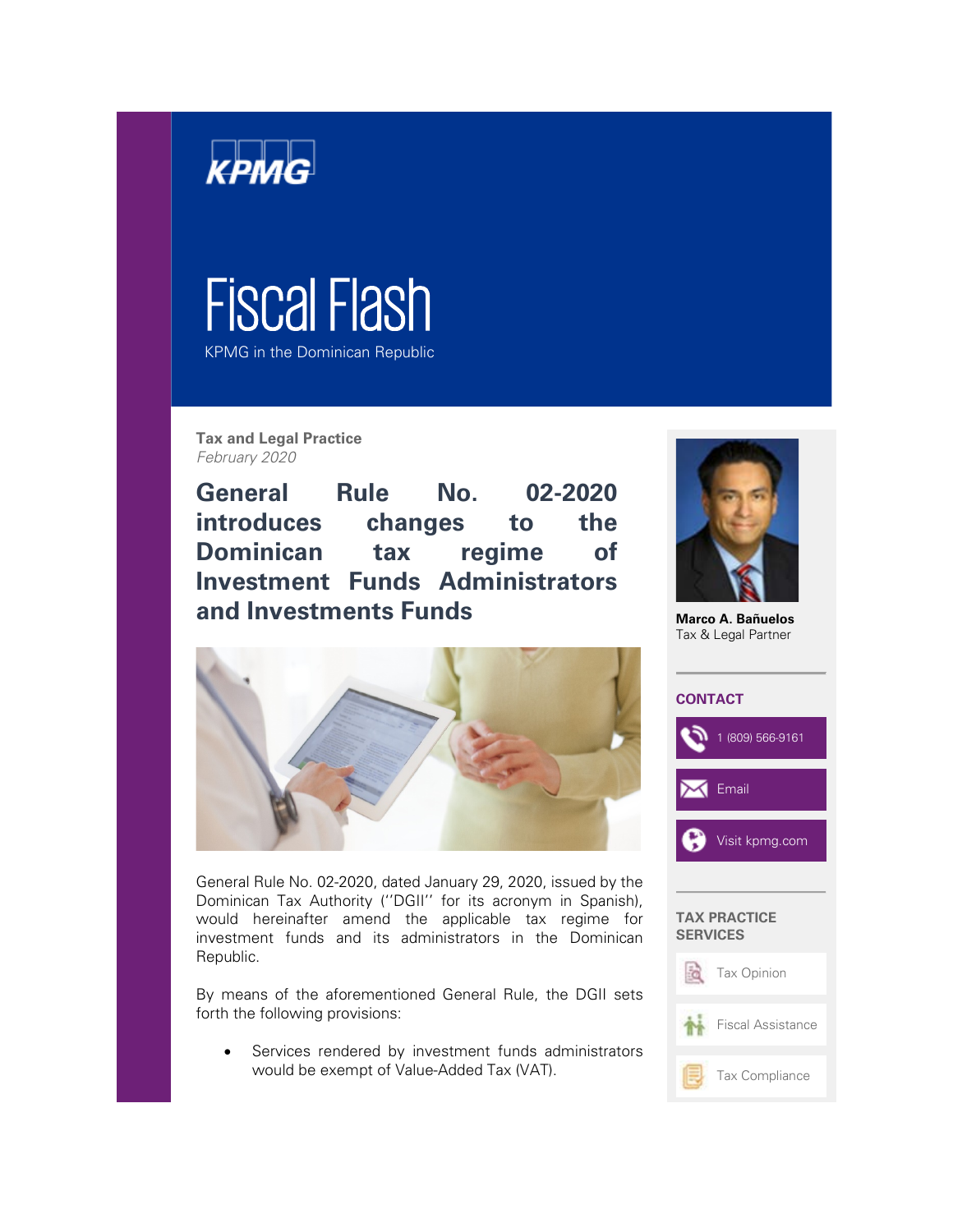- The withdrawal of assets allocated in investment funds would not be subject to the Tax on the Issuance of Checks and Electronic Transfers.
- The requirements for the registry of investment funds before the DGII have been properly listed; reducing, in principle, unnecessary or arbitrary request of information or documents.

Finally, KPMG confirms its interest to further assist you, providing tax and legal advisory services, as to comply with the provisions of the aforementioned General Rule, at the moment of registering investment funds before the DGII.

| <b>Tax Diagnosis</b>                                           |
|----------------------------------------------------------------|
| Tax Planning for<br>Mergers and<br>Acquisitions                |
| Tax Planning and<br>Audit                                      |
| Individuals Tax<br>Planning                                    |
| Preparation and<br>Filing of Returns<br>and Monthly<br>Reports |
| Reconsideration<br>Requests                                    |
| <b>Transfer Pricing</b>                                        |

## **Services**

| <b>Corporate:</b>                                                                                                                                                                                                                                                                                                                                        | <b>International</b><br>Trade:                                                                                                                        | <b>Fiscal Litigation:</b>                                                                                                                                                                                                                                                                                          | <b>Other</b><br>Legal<br><b>Services:</b>                                                                                                                                                                                                                                                                                                                               |
|----------------------------------------------------------------------------------------------------------------------------------------------------------------------------------------------------------------------------------------------------------------------------------------------------------------------------------------------------------|-------------------------------------------------------------------------------------------------------------------------------------------------------|--------------------------------------------------------------------------------------------------------------------------------------------------------------------------------------------------------------------------------------------------------------------------------------------------------------------|-------------------------------------------------------------------------------------------------------------------------------------------------------------------------------------------------------------------------------------------------------------------------------------------------------------------------------------------------------------------------|
| • General<br>legal advice                                                                                                                                                                                                                                                                                                                                | • International<br>trade and                                                                                                                          | • Legal fiscal<br>assistance                                                                                                                                                                                                                                                                                       | Labour<br>law<br>assistance                                                                                                                                                                                                                                                                                                                                             |
| • Negotiation<br>of<br>transactions<br>on behalf of<br>clients<br>$\bullet$ Legal<br>services in<br>mergers and<br>acquisitions<br>(including<br>legal due<br>diligence<br>services)<br>• Consultancy<br>and opinion<br>before the tax<br>authority<br>• Social<br>security and<br>remunerations<br>• Foreign<br>investment.<br>Free Trade<br>Zones, Law | customs<br>assistance<br>• Rules of<br>origin and<br>customs<br>classification<br>• International<br>trade<br>diagnosis<br>• Customs<br>fiscalization | Representation<br>of clients before<br>tax courts /<br>arbitration<br>forums<br>• Fiscal legal<br>procedures and<br>constitutional<br>rights<br>• Customs and<br>international<br>trade dispute<br>resolution<br>• Double<br>taxation and tax<br>treaties dispute<br>resolution<br>• Enquiries to<br>tax authority | • Legal due diligence<br>• Legal immigration<br>assistance<br>Arbitration<br>and<br>alternative<br>dispute<br>resolution<br>• Administrative and<br>regulatory<br>issues<br><b>Business</b><br>and<br>competition<br>law<br>Intellectual<br>property<br>• Energy law, mining,<br>telecommunications,<br>aeronautic, maritime,<br>securities,<br>banking<br>and currency |
| 173<br>$\bullet$ Legal<br>compliance                                                                                                                                                                                                                                                                                                                     |                                                                                                                                                       |                                                                                                                                                                                                                                                                                                                    |                                                                                                                                                                                                                                                                                                                                                                         |

management • Regulatory

• Global entity

compliance of